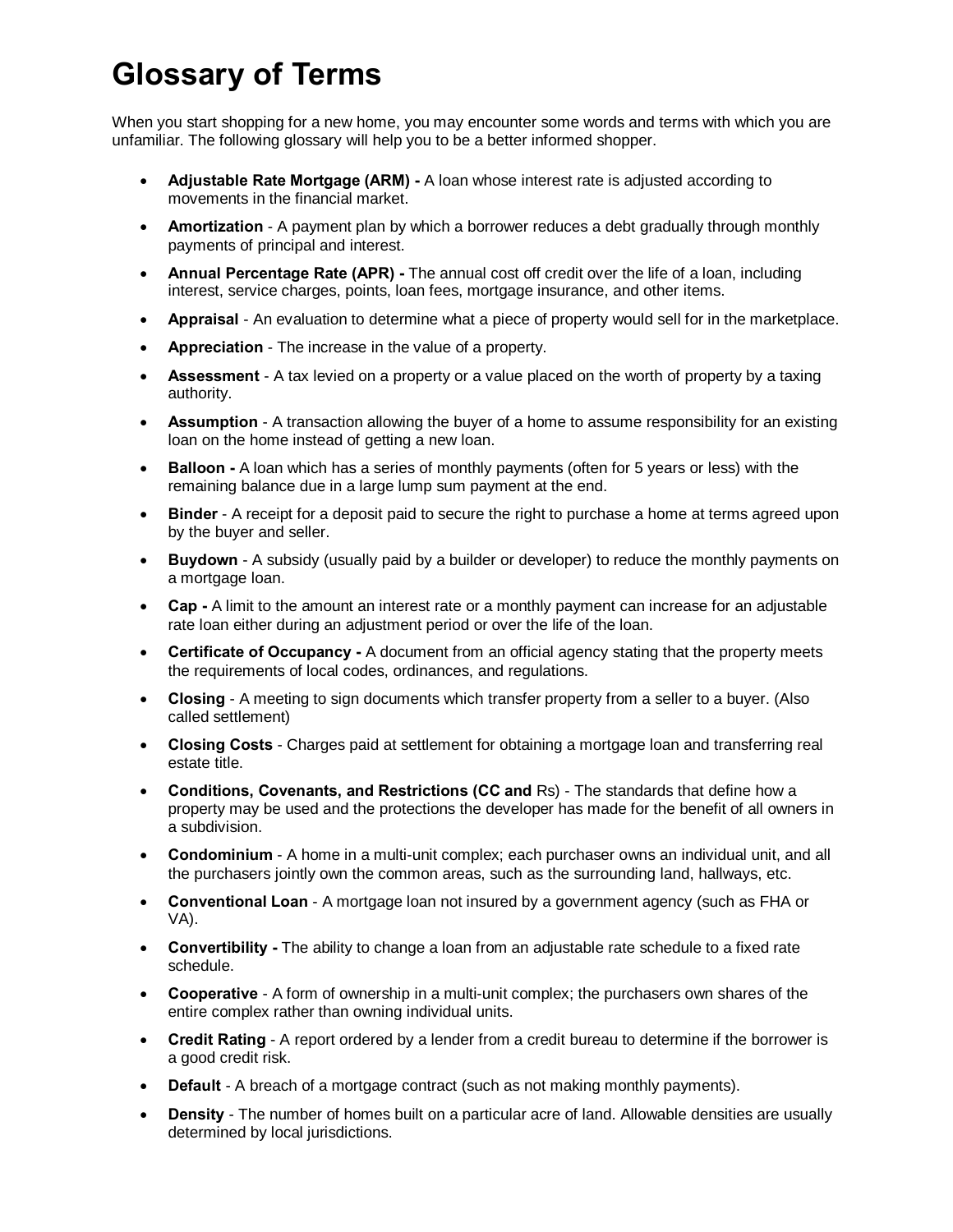- **Downpayment** The difference between the sales price and the mortgage amount on a home. The downpayment is usually paid at closing.
- · **Due-on-Sale** A clause in a mortgage contract requiring the borrower to pay the entire outstanding balance upon sale or transfer of the property. A mortgage with a due-on-sale clause is not assumable.
- · **Earnest Money** A sum paid to the seller to show that a potential purchaser is serious about buying.
- **Easement** Right-of-way granted to a person or company authorizing access to the ownerg land; for example, a utility company may be grated an easement to install pipes or wires. An owner may voluntarily grant an easement, or in some cases, be compelled to grant one by a local jurisdiction.
- · **Equity** The difference between the value of a home and what is owed on it.
- · **Escrow** The handling of funds or documents by a third party on behalf of the buyer and/or seller.
- · **Federal Housing Administration (FHA)** A federal agency which insures mortgages that have lower downpayment requirements than conventional loans.
- · **Fixed Rate Mortgage** A mortgage whose interest rate remains constant over the life of the loan. The payments are not necessarily level. (See Graduated Payment Mortgage and Growing Equity Mortgage).
- **Fixed Schedule Mortgage** A mortgage whose payment schedule for the life of the loan is established at closing. The payments and interest rate are not necessarily level.
- · **Graduated Payment Mortgage (GPM)** A fixed-rate, fixed-schedule loan which starts with lower payments than a level payment loan; the payments rise annually over the first 5 to 10 years and then remain constant for the remainder of the loan. GPMs involve negative amortization.
- · **Growing Equity Mortgage (Rapid Payoff Mortgage)** A fixed-rate, fixed-schedule loan which starts with the same payments as a level payment loan; the payments rise annually, with the entire increase being used to reduce the outstanding balance. No negative amortization occurs, and the increase in payments may enable the borrower to pay off a 30-year loan in 15 to 20 years, or less.
- · **Hazard Insurance** Protection against damage caused by fire, windstorm, or other common hazards. Many lenders require borrowers to carry it in an amount at least equal to the mortgage.
- · **Housing Finance Agency** A state agency which offers a limited amount of below-market-rate home financing for low-and moderate-income households.
- · **Index** The interest rate or adjustment standard which determines the changes in monthly payments for an adjustable rate loan.
- · **Infrastructure** The public facilities and services needed to support residential development, including highways, bridges, schools, and sewer and water systems
- · **Interest** The cost paid to a lender for the use of borrowed money.
- · **Joint Tenancy** A form of ownership by which the tenants own a property equally. If one dies, the other would automatically inherit the entire property.
- · **Level Payment Mortgage** A mortgage whose payments are identical for each month over the life of the loan.
- · **Mortgage Broker** A broker who represents numerous lenders and helps consumers find affordable mortgages; the broker charges a fee only if the consumer fins a loan.
- · **Mortgage Commitment** A formal written communication by a lender, agreeing to make a mortgage loan on a specific property, specifying the loan amount, length of time and conditions.
- · **Mortgage Company (Mortgage Banker)** A company that borrows money from a bank, lends it to consumers who want to buy homes, then sells the loans to investors.
- **Mortgagee** The lender who makes a mortgage loan.